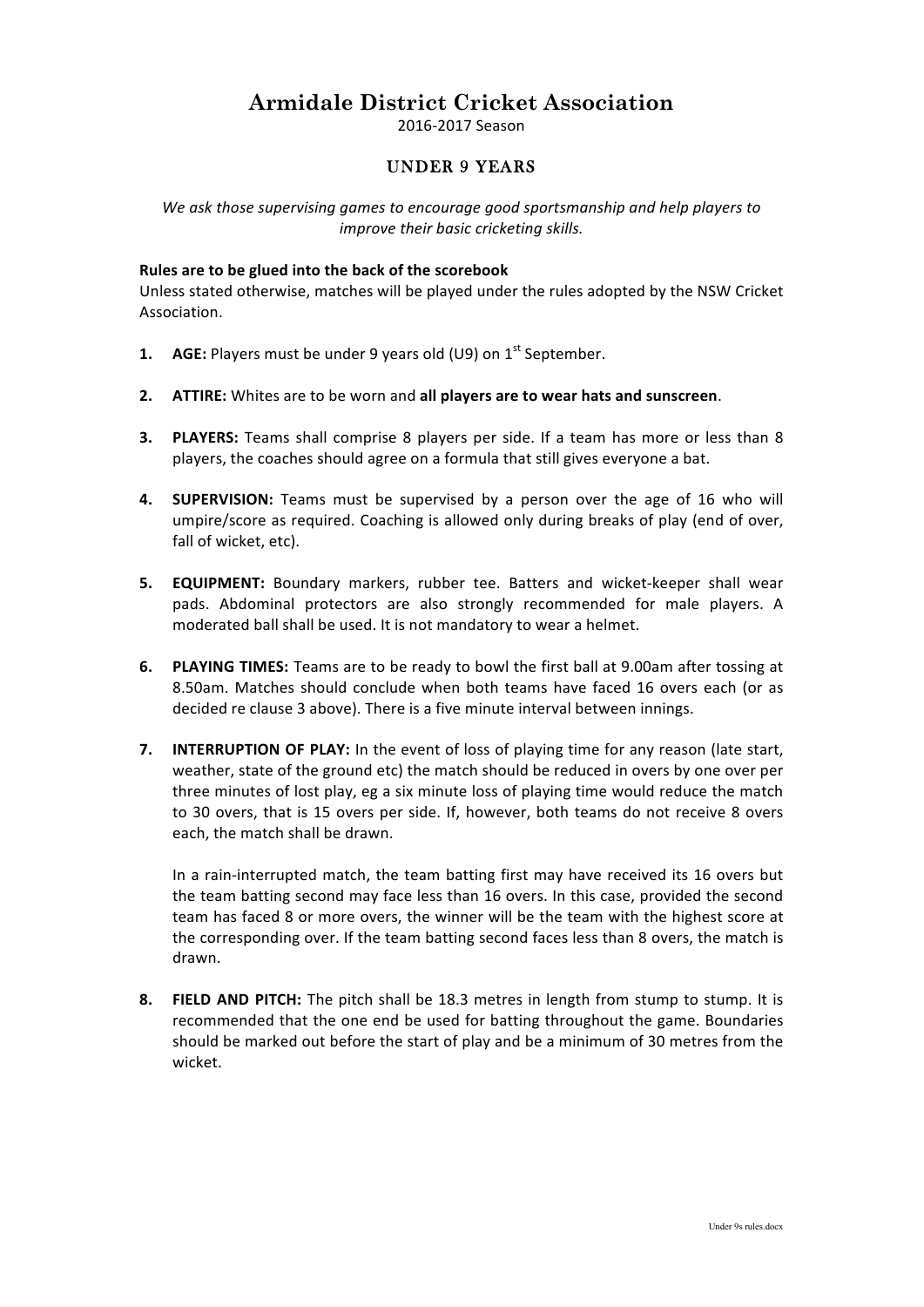## **9. THE GAME:**

#### **Batting:**

- 9.1 Each team will face 16 overs with each batting pair receiving 4 overs. (Both batters retired immediately after their 4 overs are completed.)
- 9.2 Batters change ends (1) when a wicket falls, (2) at the end of each over or (3) at the coach's discretion to equalise batting time.
- 9.3 If a batsman is given out, the loss of wicket is recorded on the scoresheet as a minus 3 runs from the team's score but the batsman continues batting for the full allotment of overs.
- 9.4 There is no limit to the number of times a batsman can be given out.
- 9.5 If a team is short of players, the opposing team with reserves may supply a substitute player who may bat, bowl or field for the opponents.

### **Fielding:**

- 9.6 The fielding side shall provide a wicket keeper and seven fieldsmen.
- 9.7 If a team has more than eight players, the reserve players may take turns fielding in place of any of the team members.
- 9.8 Only eight players bowl in the innings. Every player must bowl a minimum of 2 overs with a maximum of 3 overs. Bowlers may bowl underarm but are not to throw the ball.
- 9.9 No bowler shall bowl two consecutive overs.
- **10. MANKADS:** A Mankad dismissal (ie a batsman run out at the bowler's end by the bowler before he has bowled the ball) shall not be legitimate unless the offending batsman has been given one prior warning.

#### **11. RESTRICTIONS:**

- 11.1 Every player must bowl a minimum of two overs and a maximum of three overs. Bowlers may bowl underarm but are not to throw the ball.
- 11.2 No fielder is to be within 10 metres of the striker until a shot has been played. (This does not apply to the wicket-keeper or to slips.) Fielders may move into this area once a shot has been played.
- **12. WIDES:** The umpire shall call WIDE if the ball:
	- 1. Pitches on the edge or off the pitch and passes out of reach of the batsman
	- 2. Pitches on the pitch and passes out of reach of the batsman